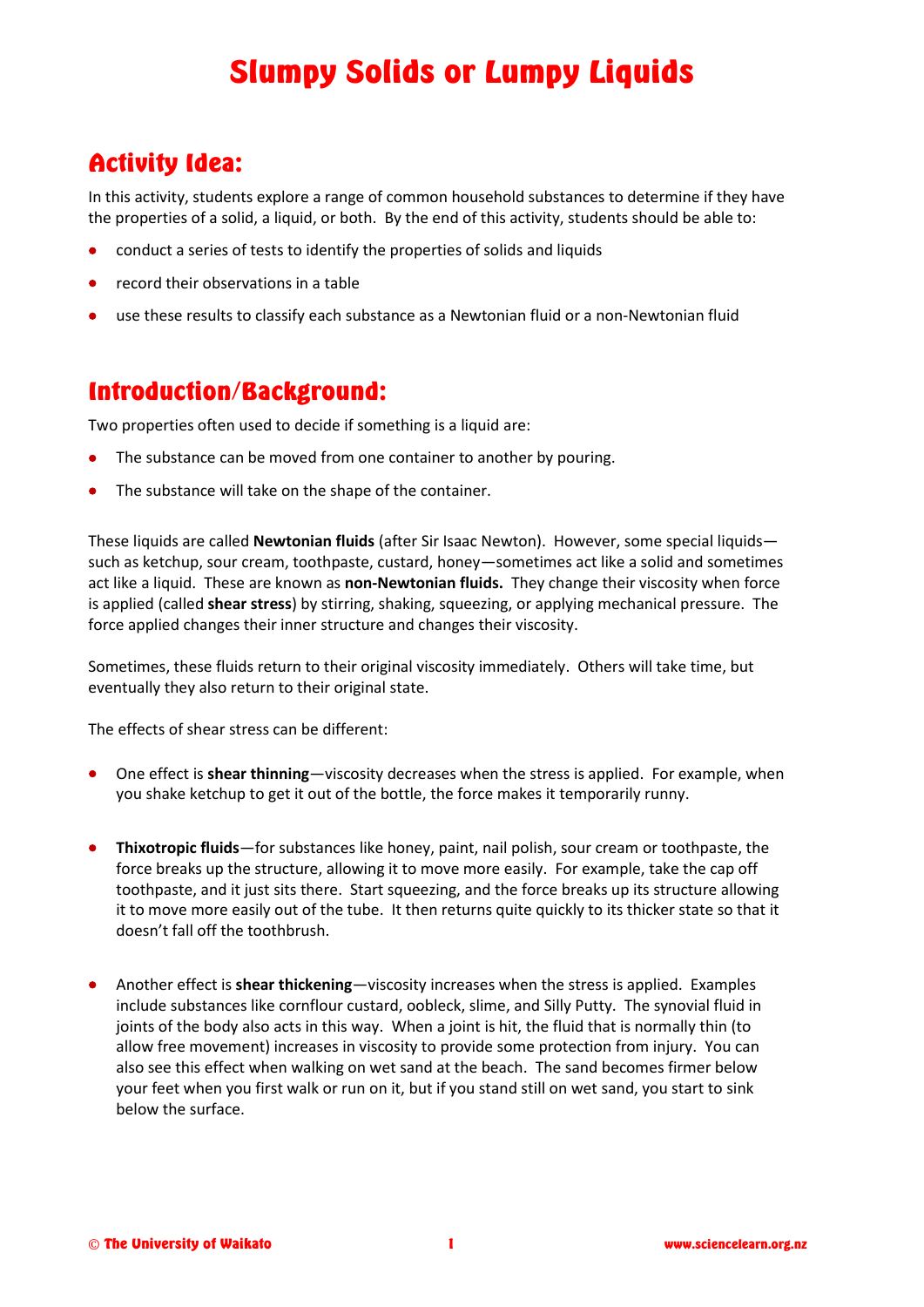# Slumpy Solids or Lumpy Liquids

*continued*

### What You Need:

- Squeeze bottle of ketchup
- Squeeze bottle of honey
- **•** Sour cream
- Shampoo
- Water
- Cornflour custard (Put 1 cup of cornflour into a mixing bowl, add a few drops of food colouring, slowly add  $\frac{1}{2}$  cup water a little at a time, mixing it with your fingers until it is the consistency of honey.)
- 6 small containers per group of students
- 6 plastic spoons per group of students
- 6 paintbrushes per group of students
- Newspaper to spread on benches or tables—this activity can be messy!
- Copies of the *Classifying Fluids* worksheet on page 3.

#### What To Do:

- 1. As a class, discuss the concept of solids and liquids. Is water a liquid? What about shampoo? Is sour cream a solid or liquid? Can something be both solid and liquid? Explain to students that they will be carrying out tests on a range of household substances to decide whether they are a solid or a liquid or can behave as both.
- 2. Divide the class into groups of three and get them to set up their equipment. As a class, review the *Classifying Fluids* worksheet on page 3, which describes the five different tests students must do for each fluid. Explain the concept of Newtonian and non-Newtonian fluids.
- 3. Have the groups carry out the tests and record their observations on the worksheet.
- 4. Ask the groups to classify each fluid, and then discuss why they made these classifications.

#### Discussion Questions:

- Which fluids behaved differently in the tests? What were the differences?
- Why is it fortunate for us that toothpaste is a non-Newtonian fluid?

#### Extension Ideas:

Students could investigate the history of science in relation to Sir Isaac Newton and the wide contribution he made to science. As part of their research, they should identify some ways science knowledge has changed over time. Sample questions:

- What did British scientist Sir Isaac Newton (1643–1727) have to do with all this?
- What other science ideas did Newton explore?